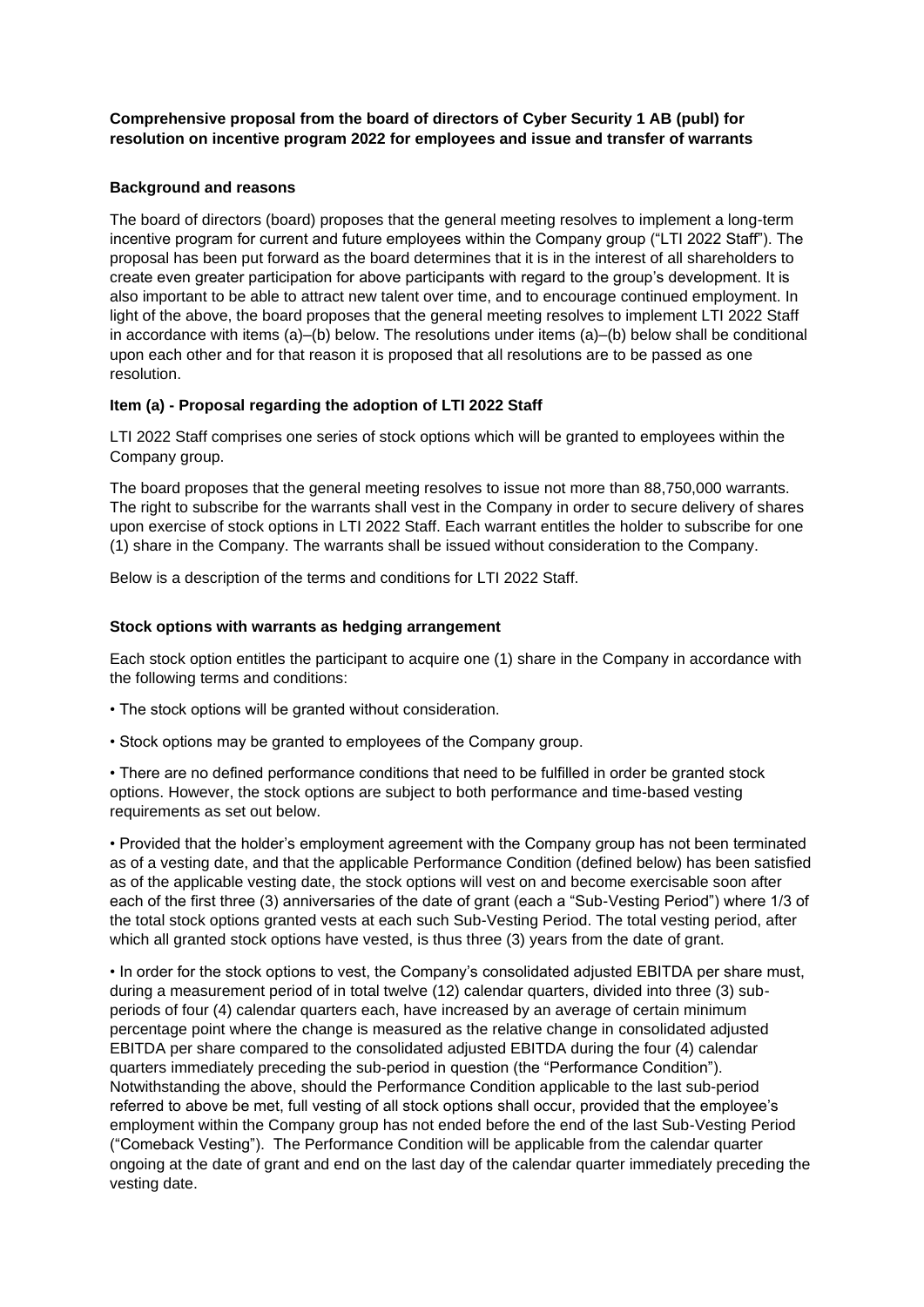• Subject to Comeback Vesting, if the applicable Performance Condition relating to the relevant subperiod is not satisfied on a vesting date, the stock options concerned will remain unvested and will immediately be deemed forfeited without consideration.

• Each stock option entitles the holder to acquire one (1) share in the Company at an exercise price corresponding to a per cent as set out below of the volume-weighted average price for the Company's share on Nasdaq First North during the period from and including 11 May 2022 up to and including 25 May 2022 ("VWAP") as set out below, where the exercise price may not be less than the share's quota value (currently EUR 0.000262) and days without price quotation shall not be included in the calculation.

First Sub-Vesting Period: 100 per cent of VWAP.

Second Sub-Vesting Period: 125 per cent of VWAP.

Third Sub-Vesting Period: 150 per cent of VWAP.

• Upon vesting, unless the employee's employment within the Company group ends sooner, stock options remain exercisable for a period of two (2) months from the vesting date for each Sub-Vesting Period and, for Comeback Vesting, two (2) months from the last vesting date.

## **Recalculation due to split, consolidation, new share issue etc.**

The exercise price for stock options determined as set out above, shall be rounded to the nearest EUR 0.0001 whereby EUR 0.00005 shall be rounded upwards. The exercise price and the number of shares that stock option entitles to subscription of shall be recalculated in the event of a split, consolidation, new share issue etc. in accordance with customary re-calculation terms.

## **Allocation of stock options**

The participants' right to be granted stock options is differentiated as below:

Category A – Group Management

Category B – Local Management (subsidiaries)

Category C – Other personnel

The following allocation principles apply to the grant of stock options within each of the categories set out above.

|                                                                 | Maximum number<br>of stock options<br>per participant | Total number of<br>stock options<br>within the<br>category |
|-----------------------------------------------------------------|-------------------------------------------------------|------------------------------------------------------------|
| Category A – Group                                              | 1,700,000                                             | 11,900,000                                                 |
| Management (not more<br>than 7 people)                          |                                                       |                                                            |
| Category B - Local<br>Manegement<br>(not more than 6<br>people) | 1,500,000                                             | 9,000,000                                                  |
| Category C - Other<br>personnel (not more<br>than 220 people)   | 600,000                                               | 67,850,000                                                 |
| <b>TOTAL</b>                                                    |                                                       | 88,750,000                                                 |

In the event that all stock options within a category are not granted after the initial notification period, such non-granted stock options may be offered to employees in another category. The maximum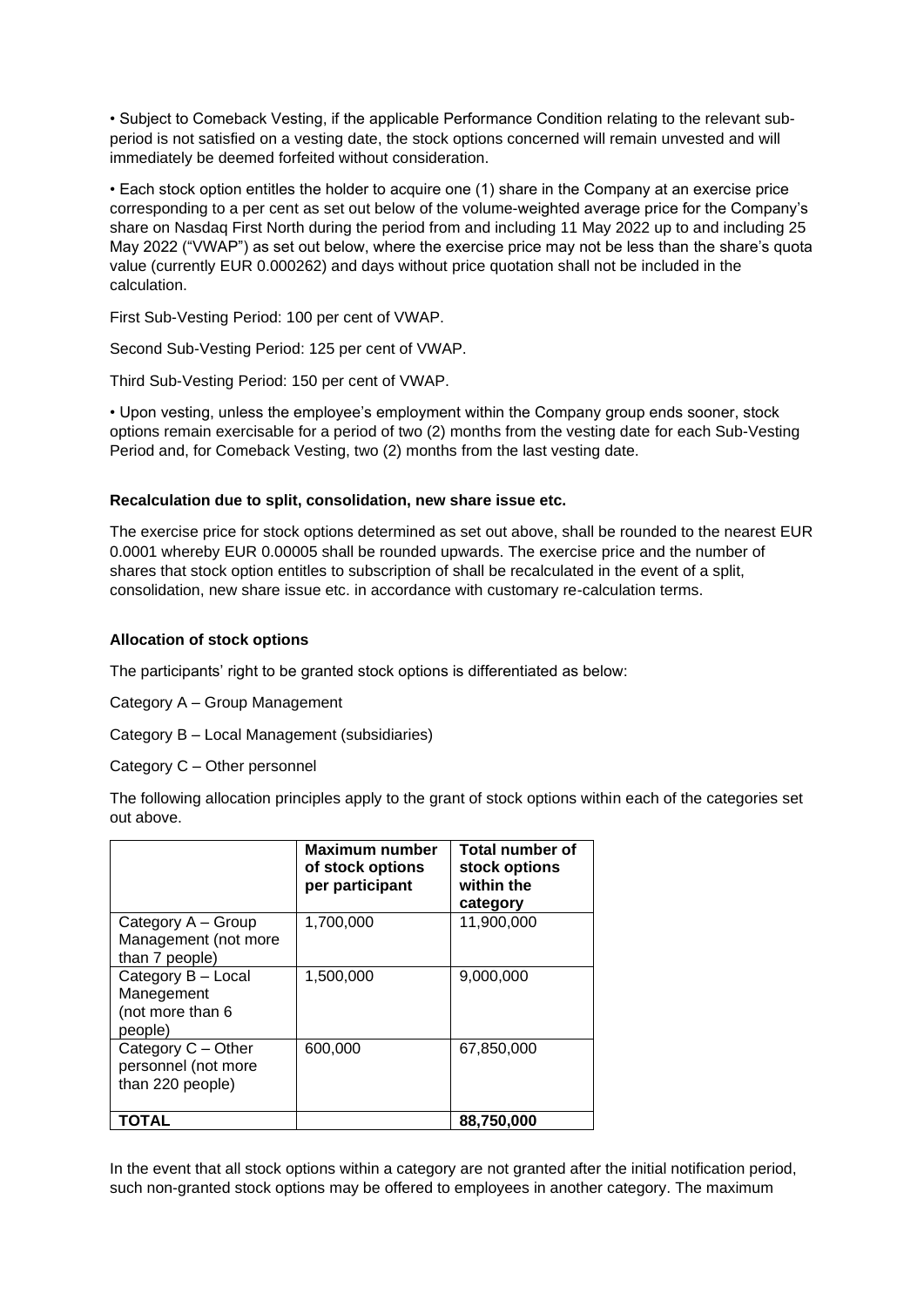number of stock options per individual within each category as set out above may however not be exceeded for any individual.

## **Item (b) - Proposal regarding issue of warrants**

The board proposes that the Company shall issue not more than 88,750,000 warrants, whereby the Company's share capital may be increased by not more than EUR 23,252.50 at full exercise of the warrants for subscription of shares.

The right to subscribe for the warrants shall, with deviation from the shareholders' preferential rights, only vest in the Company, with the right and obligation to dispose of the warrants as described further above. Each warrant entitles the holder to subscribe for one (1) share in the Company during the period from and including the date when the warrants have been registered with the Swedish Companies Registration Office (Sw. Bolagsverket) up to and including 31 March 2026, at an exercise price equal to the shares' quota value (currently EUR 0.000262). The warrants shall be issued to the Company without consideration.

In order to fulfil the commitments arising from LTI 2022 Staff, the board proposes that the general meeting authorizes that the Company may assign warrants to a third party, or in another way dispose over the warrants, in accordance with the above.

Detailed resolution proposal for the issue of warrants, including complete terms and conditions for the warrants, are set out in Appendix A (including sub-appendices).

## **Costs**

The stock options are expected to incur accounting costs (accounted for in accordance with the accounting standard IFRS 2) as well as social security costs during the term of the stock options. According to IFRS 2, the stock option costs shall be recorded as a personnel expense in the income statement during the vesting period. The total costs for stock options, calculated in accordance with IFRS 2, are estimated to amount to approximately EUR 0.33m during the term of the program (excluding social security costs). The estimated costs have been calculated based on, inter alia, the following assumptions: (i) a market price of the Company's share of EUR 0.022 at the time of grant, (ii) an estimated future volatility in respect of the Company's share during the term of the stock options of 40 per cent, (iii) that the maximum number of stock options encompassed by this resolution proposal are granted to participants and (iv) that all granted stock options will vest and be exercised. Social security costs, which are expected to arise primarily in connection to the exercise of stock options, are estimated to amount to approximately EUR 0.00m during the term of the program, based on inter alia the assumptions set out under items (i)–(iv) above as well as an average social security rate of 0.64 per cent and an annual increase in the market price of the Company's share of 20 per cent during the vesting period.

Other costs related to LTI 2022 Staff, including inter alia expenses related to fees to external advisors, external appraiser and administration of the incentive program, are estimated to amount to approximately EUR 85k during the term of the program.

#### **Dilution**

Upon exercise of all stock options within LTI 2022 Staff, up to 88,750,000 new shares (with reservation for any re-calculation) may be issued, equivalent to a maximum dilution of approximately 11.10 per cent of the shares and votes of the Company as of the day of this proposal and a maximum dilution of approximately 7.64 per cent of the shares and votes of the Company taking into account the maximum of 361,911,829 new shares that can be issued upon full exercise of 361,911,829 warrants (TO1) that the Company issued in 2021, with exercise period July / August 2022.

#### **Motivation in respect of stock options vesting and exercise conditions**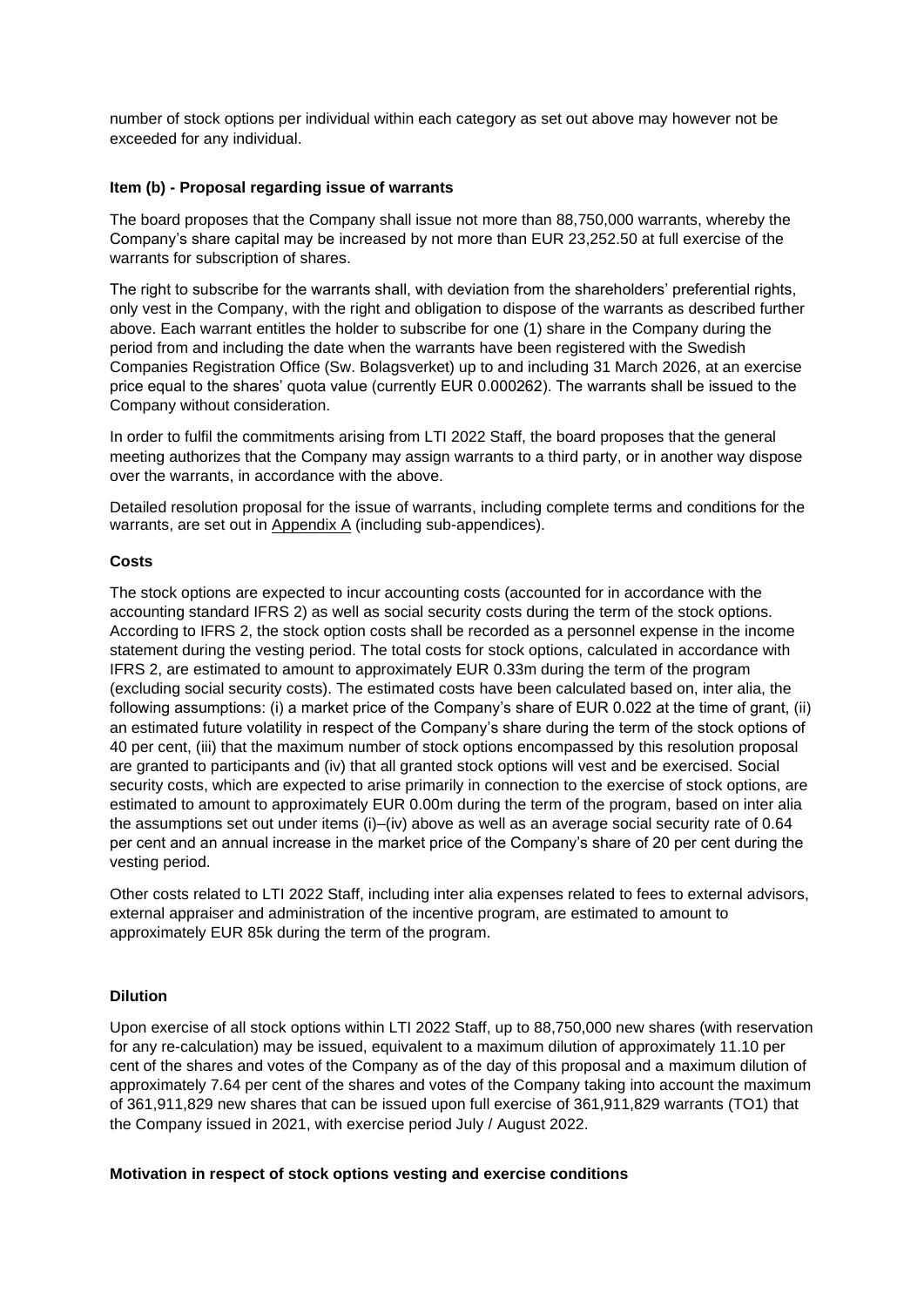According to recommendations laid down by the Swedish Corporate Governance Board (Sw. Kollegiet för svensk bolagsstyrning), the vesting period in incentive programs such as LTI 2022 Staff shall as a general rule not be shorter than three (3) years. As set out further above, vesting of stock options will start on the first anniversary of the date of grant of the stock options, and before the third anniversary of the date of grant, up to 2/3 of the stock options granted to a participant may have vested and been exercised (provided that all applicable vesting conditions have then been fulfilled, including the Performance Conditions). The reason for applying such terms, which are diverting from the recommendations set out above, is that the board deem such terms to be in line with market practice for stock option programs in most of the countries where the intended participants in LTI 2022 Staff are operative. It is therefore, in the opinion of the board, in the best interest of the Company and its shareholders to apply such terms in order to fulfil the objectives of LTI 2022 Staff.

## **Preparation of the proposal**

This proposal in respect of LTI 2022 Staff has been prepared by the board in consultation with external advisers.

## **The reason for the deviation from the shareholders' preferential rights**

The reason for the deviation from the shareholders' preferential rights is to implement LTI 2022 Staff.

## **Majority requirement**

A resolution to approve the present proposal is valid only when supported by shareholders holding not less than nine-tenths (9/10) of the votes cast as well as the shares represented at the general meeting.

## **Authorization**

It is proposed that the board, or a person appointed by the board, shall be authorized to make such minor adjustments to this resolution that may be required for the registration with the Swedish Companies Registration Office (Sw. Bolagsverket) and Euroclear Sweden AB.